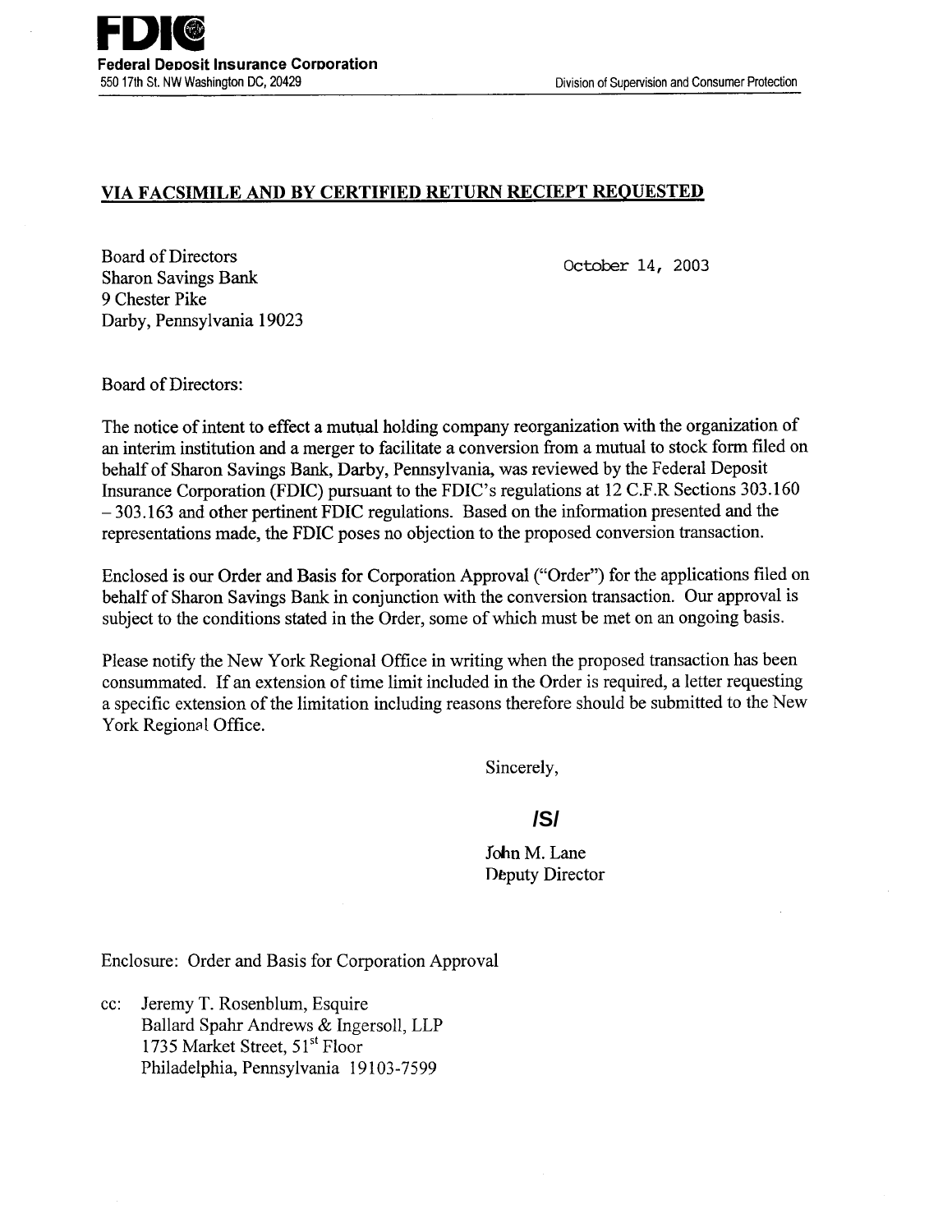## FEDERAL DEPOSIT INSURANCE CORPORATION

Sharon Savings Bank Darby, Delaware County, Pennsylvania

Application for Consent to Merge

#### ORDER AND BASIS FOR CORPORATION APPROVAL

Pursuant to Section 18(c) and other provisions of the Federal Deposit Insurance Act (FDI Act), an application has been filed on behalf of Sharon Savings Bank, Darby, Pennsylvania (Mutual Institution), currently a Pennsylvania-chartered mutual savings bank and Savings Association Insurance Fund (SAIF) member with total resources of \$180,172,000 and total deposits of \$166,024,000 as of June 30,2003, for the FDIC's consent to merge with Sharon Interim Two (In Organization) (Interim Two), Darby, Pennsylvania, a proposed new interim federally-chartered stock savings bank.

The transaction is to effect the Mutual Institution's plan of reorganization, which, solely to facilitate such undertaking, provides for:

- Mutual Institution will organize an interim federal stock savings bank, Sharon Interim One (Interim One), as a wholly-owned subsidiary;
- Interim One will organize a federal stock corporation, Sharon Bancorp, Inc., as a whollyowned, federally-chartered stock subsidiary and capitalize it with \$50,000;
- Sharon Bancorp, Inc. will organize an interim federal stock savings bank, Interim Two, as a wholly-owned subsidiary;
- Interim One will cancel the outstanding shares of its stock and exchange its charter for a federal mutual holding company charter under the name Sharon Mutual Holding Company, which will be capitalized with \$50,000;
- The Mutual Institution will convert to stock form and exchange its articles of incorporation and bylaws for those of a Pennsylvania-chartered stock savings bank (the Stock Bank); and
- Interim Two will merge with and into the Stock Bank, with the Stock Bank as the surviving entity (the Resultant Bank) and a wholly-owned subsidiary of the Sharon Bancorp, Inc., which will in tum be a wholly-owned subsidiary of Sharon Mutual Holding Company.

The Resultant Bank will continue to operate with the title of Sharon Savings Bank, Darby, Pennsylvania, and its deposits will continue to be insured under the SAIF. Applications for the establishment of Sharon Mutual Holding Company, for Sharon Bancorp, Inc. to acquire Sharon Savings Bank subsequent to its conversion to a stock savings bank, and for Sharon Savings Bank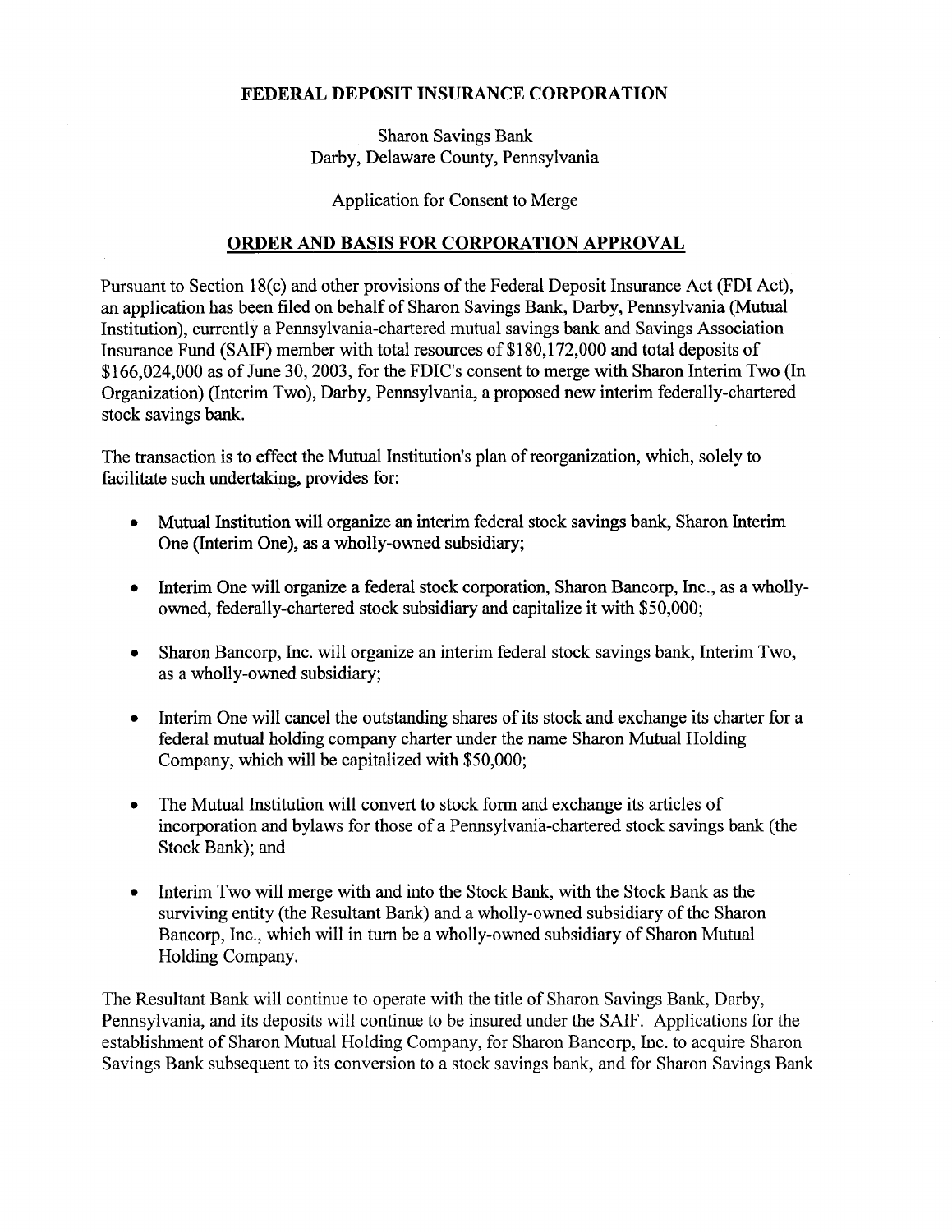to be deemed a "savings association" for purposes of section  $10(1)$  of the Home Owners' Loan Act, as amended, await approval by the Office of Thrift Supervision (OTS). Following consummation of the merger, the Resultant Bank will operate the same banking business, with the same management, and at the same locations as Mutual Institution. The proposed transaction will not alter the competitive structure of banking in the market served by Mutual Institution. The Resultant Bank's main office will be at 9 Chester Pike, Darby, Pennsylvania.

Notice of the proposed transaction, in a form approved by the FDIC, has been published pursuant to the FDI Act. A review of available information, including the Community Reinvestment Act (CRA) Statement of Mutual Institution discloses no inconsistencies with the purposes of the CRA. The resultant institution is expected to continue to meet the credit needs of its entire community, consistent with the safe and sound operation of the institution.

In connection with the application, the FDIC has taken into consideration the financial and managerial resources and future prospects of the proponent banks and the resultant bank, and the convenience and needs of the community to be served. Having found favorably on all statutory factors and having considered other relevant information, including reports on the competitive factors furnished by the Comptroller of the Currency, the Board of Governors of the Federal Reserve System, the OTS, or the Attorney General of the United States, it is the FDIC's judgment that the application should be and is hereby approved, subject to the following conditions:

- 1. That the transaction may not be consummated unless the Plan of Reorganization from Mutual Savings Bank to Mutual Holding Company receives prior approval by an affirmative vote of at least a majority of the total votes eligible to be cast by Mutual Institution's depositors;
- 2. That, except for the proposed transfer of stock to Sharon Bancorp, Inc., no shares of the stock of Sharon Savings Bank shall be sold, transferred or otherwise disposed of, to any person (including any Employee Stock Ownership Plan) unless prior notice is provided to, and non-objection is received from the FDIC;
- 3. That, prior to the sale, transfer, or other disposition of any shares of Sharon Bancorp, Inc. by Sharon Mutual Holding Company to any person (including any Employee Stock Ownership Plan), or a conversion of the mutual holding company to stock form, Sharon Savings Bank will provide written notification to the FDIC and provide the FDIC with copies of all documents filed with state and federal banking and/or securities regulators in connection with such sale, transfer, disposition, or conversion;
- 4. That should any shares of the stock of Sharon Savings Bank or Sharon Bancorp, Inc. be issued to persons other than Sharon Mutual Holding Company, any dividends waived by Sharon Mutual Holding Company must be retained by Sharon Bancorp, Inc. or Sharon Savings Bank and segregated, earmarked, or otherwise identified on the books and records of Sharon Bancorp, Inc. or Sharon Savings Bank; such amounts must be taken into account in any valuation of the institution, and factored into the calculation used in establishing a fair and reasonable basis for exchanging